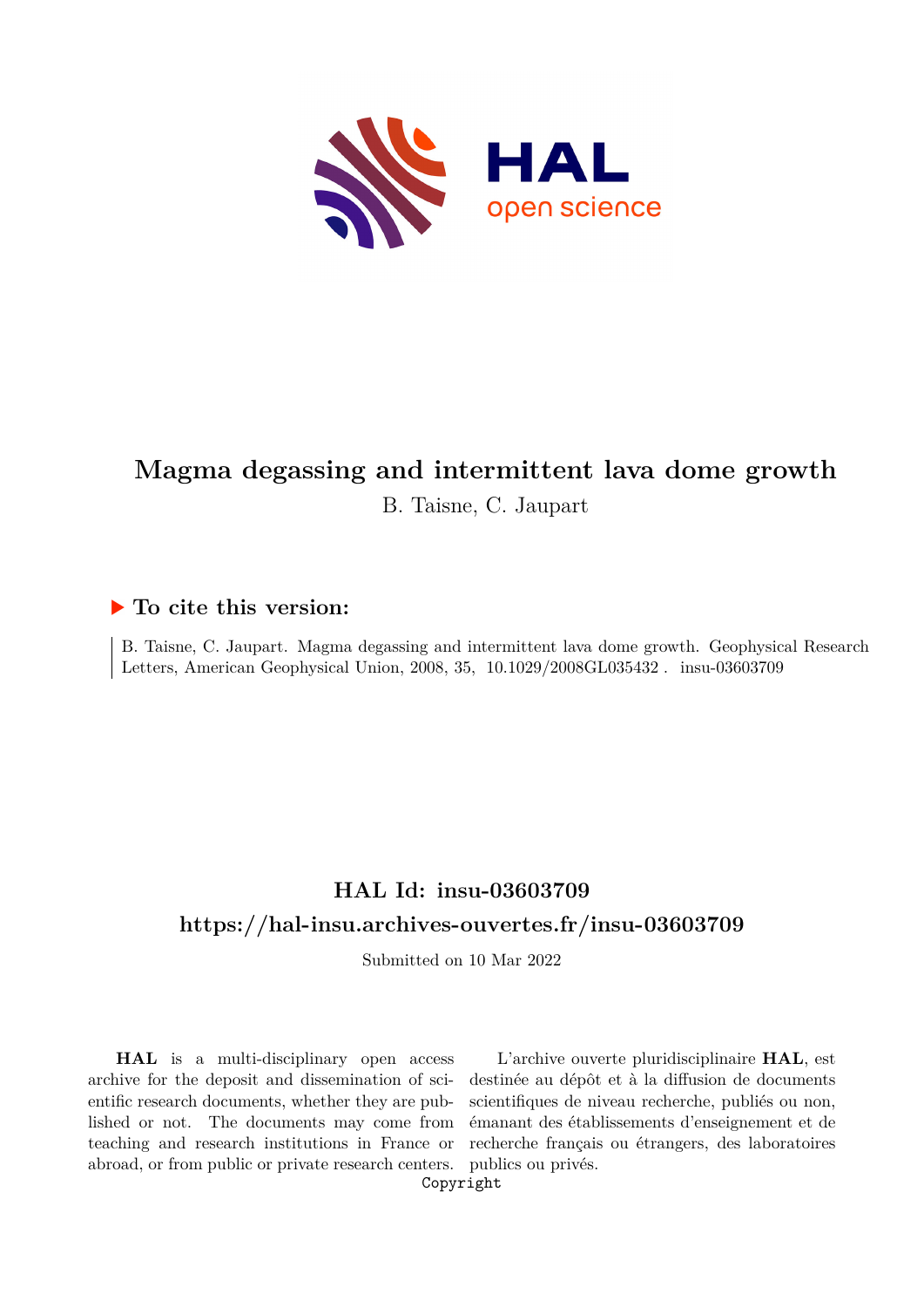### Magma degassing and intermittent lava dome growth

B. Taisne<sup>1</sup> and C. Jaupart<sup>1</sup>

Received 22 July 2008; revised 22 September 2008; accepted 26 September 2008; published 28 October 2008.

[1] After its 1980 explosive eruption, Mount St Helens developed a lava dome that grew intermittently for several years. Each growth episode was followed by a long repose, suggesting that the magma column above the reservoir was in hydrostatic equilibrium. A mechanism allowing an increasingly thicker dome is proposed. Loading of the crater floor by the dome acts to prevent gas leakage from magma by closing fractures around the volcanic conduit. Fractures get closed down to a depth that increases as the dome grows. Calculations of dome thickness as a function of dome radius are in good agreement with observations. Renewed growth is triggered by the spreading of the dome. Gas retention over a larger depth extent allows smaller magma densities and a taller magma column above the reservoir. According to this model, small domes can in fact promote explosive volcanic conditions and be unstable. Citation: Taisne, B., and C. Jaupart (2008), Magma degassing and intermittent lava dome growth, Geophys. Res. Lett., 35, L20310, doi:10.1029/2008GL035432.

#### 1. Introduction

[2] The 1980–1989 eruption of Mount St Helens (MSH) ended with the slow effusion of gas-poor lava accumulating in a dome. In this waning phase, eruption rates were much slower than in the initial explosive phases. Dome growth proceeded through a series of individual episodes typically lasting a few days separated by longer repose periods.

[3] Several models have been put forward to explain intermittent dome growth. Fluctuations of eruption rate can be generated because of kinetically-controlled crystallization during ascent [Melnik and Sparks, 1999]. They may also arise because of the coupling between pressure in the magma reservoir and the eruption rate of crystallizing magma [Melnik and Sparks, 2005] or because of deformation of the conduit walls [Costa et al., 2007]. These models, however, do not account for dome growth and the implied pressure changes. Another possibility is that degassing paths get sealed by mineral precipitation, leading to gas retention and eventually to explosion and dome destruction [Matthews et al., 1997]. Because of dome destruction, the magma/lava column and the reservoir are no longer in hydrostatic equilibrium, which triggers renewed magma flow in the conduit. At MSH, however, there was no significant destruction save for the first two episodes of June and August 1980. In yet another model, swelling of the dome due to the intrusion of new magma or the expansion of magmatic gases proceeds until failure of the dome carapace [Iverson, 1990].

This model does not specify what stops magma ascent at the end of a growth phase. At MSH, swelling was short-lived and immediately preceded extrusion after a lengthy repose. There was abundant evidence that the carapace allowed degassing: repose periods were punctuated by small gas explosions and the jetting of gas through open fissures. Thus, swelling was due to the supply of new magma and intermittent dome growth reflected intermittent magma ascent.

[4] There can be no doubt that the various processes invoked above do exist, but they do not explain why successive growth episodes lead to a taller dome. Here, we propose a new model that relies on three observations. One is that the height and diameter of the dome increased continuously. The height to diameter ratio was always smaller than the angle of repose for fractured material and changed with time [Swanson and Holcomb, 1990], showing that the shape of the dome was not determined by static equilibrium conditions. Another important fact is that successive growth episodes were separated by long repose periods with no magma flow in the conduit. A third piece of evidence is the gradual long-term decrease of eruption rate. Dome growth is self-defeating because the weight of the magma/lava column increases until it balances the reservoir pressure. This has been successfully tested in several eruptions [*Huppert et al.*, 1982; Jaupart and Allègre, 1991; Stasiuk et al., 1993]. Renewed magma ascent, therefore, requires either an increase of reservoir pressure or a decrease of the weight of the magma/lava column. At MSH, the overall trend of decreasing eruption rate provides no support for an increase of reservoir pressure. For magma that has nearly constant composition and starting volatile content, changes of the weight of the lava column can only come from modifications of exsolved gas content and/or of dome height. We thus focus on changes of degassing conditions due to loading by the dome and on constraints brought by the dome dimensions. The MSH dome grew to a height of about 250 meters above the vent. Assuming that the density of dome magmas was 1600 kg m<sup>-3</sup> [*Olhoeft et al.*, 1981], the exit pressure at the vent increased by about 4 MPa. This represents a significant change of pressure, with implications for degassing and the gas content of ascending magma.

#### 2. Pressure and Gas Content in the Magma Column Below the Vent

[5] The volatile content of MSH magma is about 5 wt% [Rutherford et al., 1985], implying a very large volume fraction of gas at the atmospheric pressure if exsolution and expansion proceed in a closed system. The transition from explosive to effusive eruption regimes reflects the increasing importance of gas leakage from rising magma as the eruption rate decreases [Eichelberger et al., 1986; Jaupart and Allègre, 1991]. Hydrogen isotopic systematics are indeed consistent with open system degassing [Anderson and Fink, 1989].

<sup>&</sup>lt;sup>1</sup>Equipe de Dynamique des Fluides Géologiques, Institut de Physique du Globe de Paris, Paris, France.

Copyright 2008 by the American Geophysical Union. 0094-8276/08/2008GL035432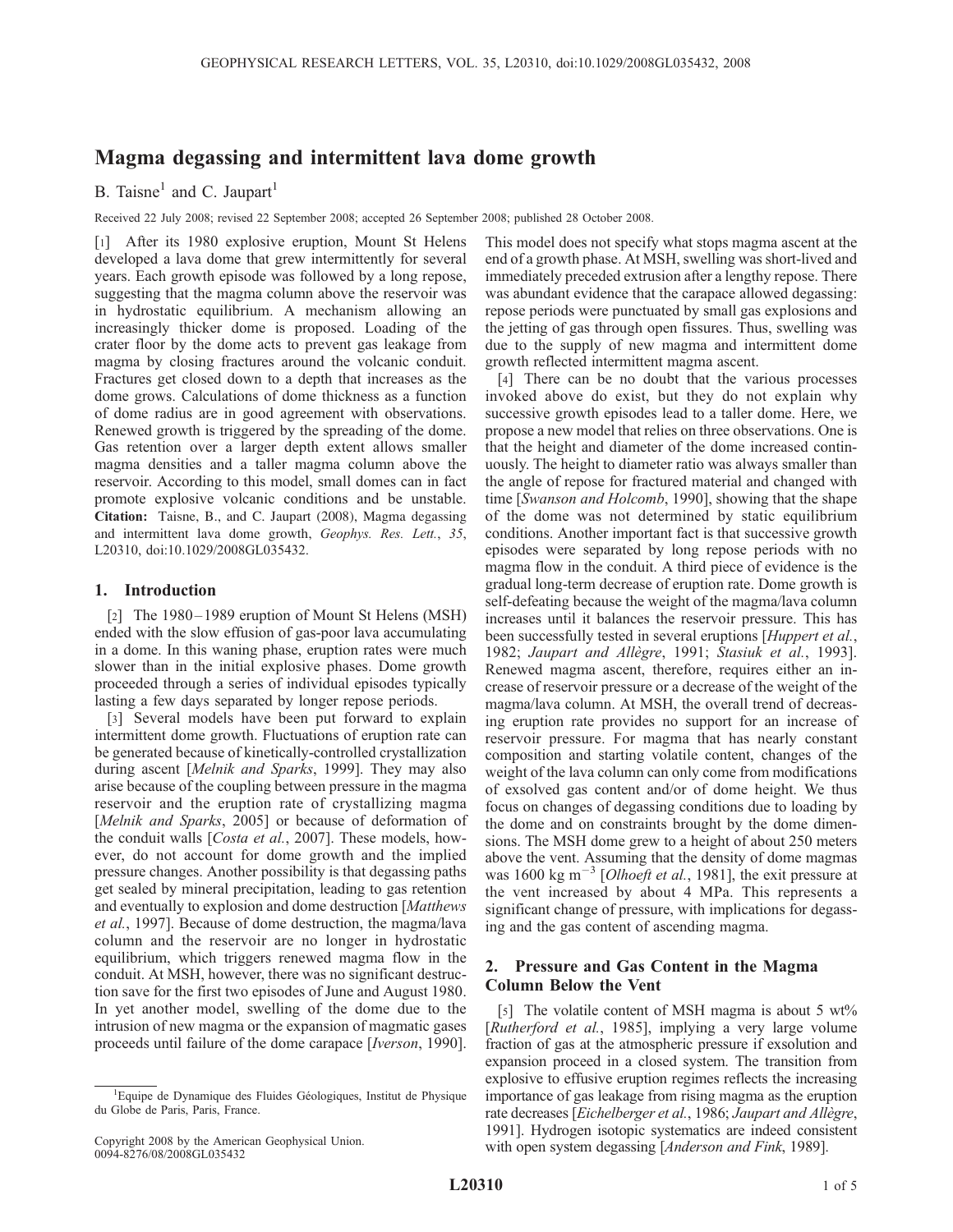

**Figure 1.** Model set-up. A dome with radius  $r_d$  and thickness  $h_d$  generates compressive stresses around the volcanic conduit. A magma column extends from a reservoir at depth  $H$  to a vent beneath the dome. Fractures around the conduit are closed down to depth  $h_f$ . Shortdashed lines illustrate the two limiting dome shapes used to calculate induced stresses: a flat disk and a cone.

[6] We invoke two key principles. One is that gas leakage must initially be efficient at very shallow levels because of the large changes of solubility that occur at small pressures. For example, assuming equilibrium conditions, magma that is saturated with water at a pressure of only 0.4 MPa, corresponding to a depth of only 10 m, would contain 95% gas by volume at the atmospheric pressure. The other principle is that a lava dome acts to increase pressures in the magma column and in rocks surrounding the conduit. At MSH, crucial observations are that the dome height kept on increasing with each successive phase and that each growth phase ended as magma ascent ceased. Thus, growth proceeded until the magma column was in hydrostatic equilibrium with the reservoir. A growth increment requires a new hydrostatic equilibrium state, which can be achieved by lowering density values in the magma column. The composition and initial volatile content of the MSH magma did not vary appreciably and hence the only way to change magma density is to modify the gas content.

[7] Loading of the crater floor by the dome acts to increase pressure in rocks surrounding the conduit and to close fractures along the conduit walls (Figure 1). This effect is only significant down to some depth  $h_f$ . To estimate this depth, we use solutions given by Pinel and Jaupart [2000] for stresses generated by a lava dome. The crater floor and basement deform in an elastic regime. The dome is axisymmetric with height  $h_d$  and radius  $r_d$  and its average density is  $\rho_d$ . A lava dome thins away from its axis and has steep outerflanks, and we have considered two different shapes to bracket the true one: a cone and a flat disk. The induced normal stress is a function of dimensionless depth  $z^* = z/r_d$  in the axial region. It takes the same value at  $z = 0$ for both dome shapes and becomes negligible at  $z/r_d \approx 1$  for the cone and  $z/r_d \approx 1.5$  for the disk. Closure of fractures along the conduit walls depends on the applied pressure and on the fracture size. In the deformed cores of major crustal faults, permeability decreases with increasing effective normal stress  $\sigma$  according to  $k = k_o \exp(-\sigma/\sigma^*)$ , where constant  $\sigma^*$  may be as small as 2.5 MPa [Rice, 1992]. This shows that the permeability of highly cracked rocks is sensitive to small stress changes. Furthermore,  $\sigma^*$  decreases as  $k<sub>o</sub>$  increases, and one expects very large permeability values in a shallow volcanic environment [Jaupart and Allègre, 1991; Diller et al., 2006]. A fracture of length l and aperture  $\delta$  gets closed by a pressure increase of  $\approx G \delta/l$ , where G is rigidity. From field observations, typical values for the length and width of actively degassing fractures connected to a conduit wall are 10 m and 1 mm, respectively [*Stasiuk et al.*, 1996]. For  $G = 10^9$  Pa, the overpressure required for closure is only 0.1 MPa in this case. Fractures that extend to the surface are obviously longer than this example and are even more sensitive to pressure. Thus, degassing paths can be shut down by very small pressure changes and we assume that this is effective as long as stresses induced by the dome remain significant, *i.e.* down to a depth which is between  $r_d$  and 1.5  $r_d$ . We shall consider that  $h_f = \alpha r_d$ , where  $\alpha$  is some constant.  $\alpha$  is expected to lie in the  $1-1.5$  range and will be adjusted to fit the data.

[8] We calculate pressures at the end of a dome-building episode, when the magma column is in hydrostatic equilibrium. Below depth  $h_f$ , magma leaks all its gas and we assume that its density is constant and equal to  $\rho_{mo}$ . We start from the reservoir located at depth H, where pressure is equal to the lithostatic value plus an overpressure  $\Delta P$ (Figure 1). Thus, the magma pressure at  $z = h_f$  is:

$$
P(h_f) = P_{litho}(H) + \Delta P - \rho_{mo}g\big(H - h_f\big) \tag{1}
$$

Between  $z = h_f$  and  $z = 0$ , we assume that magma does not lose any gas (closed system behaviour) such that its density depends on gas content  $x_{\varrho}$ . The governing equations are:

$$
\frac{dP}{dz} = -\rho_m g \tag{2}
$$

$$
\frac{1}{\rho_m} = \frac{x_g}{\rho_g} + \frac{1 - x_g}{\rho_{mo}}\tag{3}
$$

$$
x_g \approx x[P(h_f)] - x(P) \tag{4}
$$

Table 1. Parameters and Physical Properties Used in the Calculation

| Parameters                                                                       | Properties                                        | Svmbol                         | Value                                                               |
|----------------------------------------------------------------------------------|---------------------------------------------------|--------------------------------|---------------------------------------------------------------------|
| Density of volatile-free magma<br>Gas density<br>Parameter of the solubility law | $kg~m^{-3}$<br>$kg \; m^{-3}$<br>$\bar{p}_a$ -1/2 | $\rho_{mo}$<br>$\rho_{\sigma}$ | 2600<br>calculated as by Jaupart and Allègre [1991]<br>$41110^{-6}$ |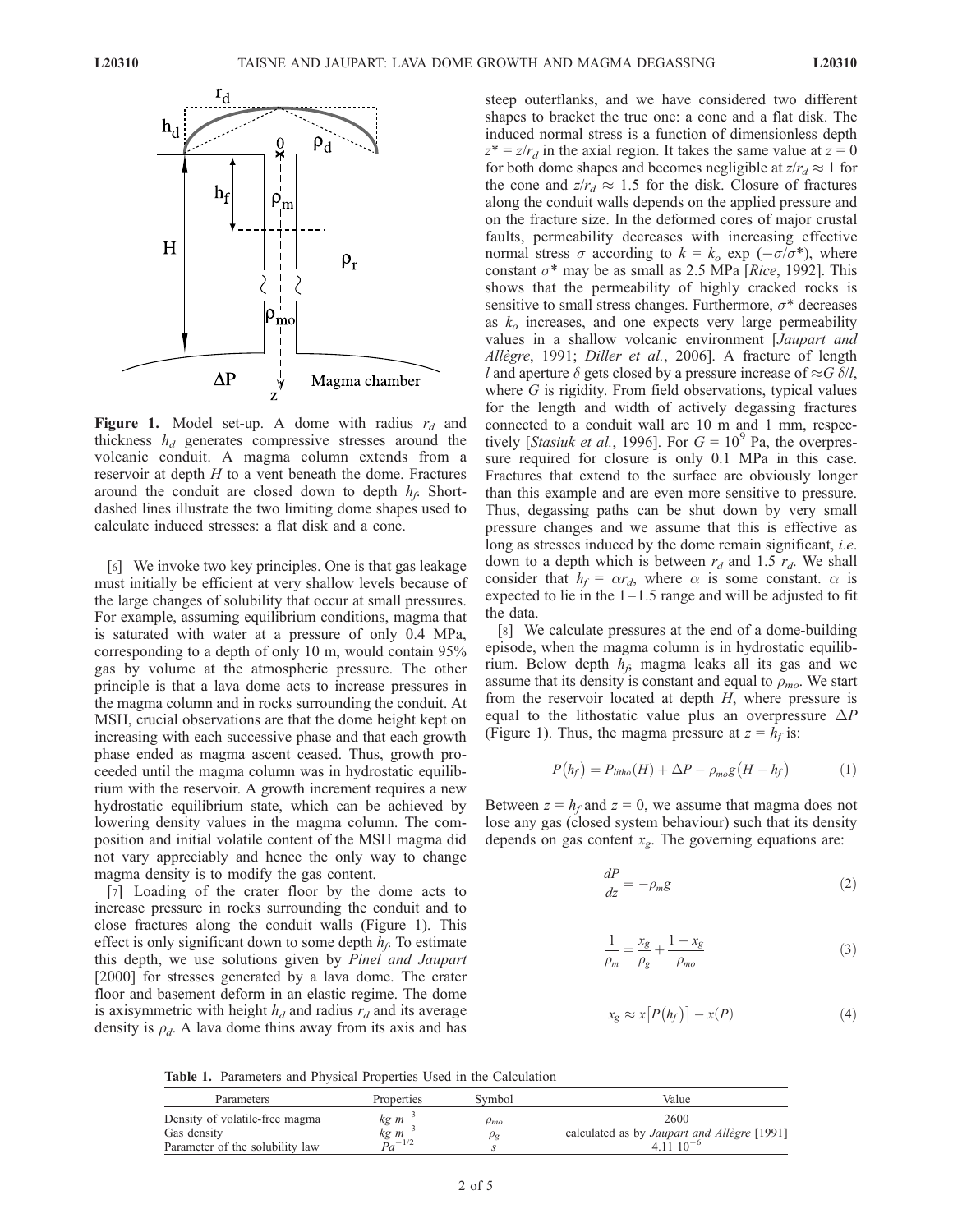

dome radius. Horizontal error bars correspond to the minimum and maximum width estimates. Data from Swanson et al. [1987] and Swanson and Holcomb [1990]. (a) Fixed  $\alpha = 1$  (such that  $h_f = \alpha r_d$ ) and different average dome densities. (b) Different values of  $\alpha$  and fixed dome density ( $\rho_d = 1750 \text{ kg m}^{-3}$ ).

where  $x(P)$  is the solubility of volatile phases in magma. We choose a simple solubility law of the form  $x(P) = s P^{1/2}$ . Parameters and physical properties are listed in Table 1. We thus calculate  $P<sub>o</sub>$ , the pressure at the volcanic vent, i.e. at the base of the dome. This pressure can also be determined from the dome side, such that  $P_o = \rho_d gh_d + P_{atm}$ , where  $\rho_d$ is the average dome density and  $P_{atm}$  is the atmospheric pressure.

[9] Solving the above equations leads to a relationship between the height and radius of the dome. We set the values of  $\rho_r$  and  $\Delta P$  so that  $h_d = 0$  when  $h_f = 0$ . This is justified by the observation that the initial domes stalled when they were very thin  $(\approx 40 \text{ m})$ . Results are shown in Figure 2 for various values of  $\rho_d$  and  $\alpha$ . This very simple theory predicts a general trend of decreasing height-toradius ratio which is consistent with the observations. Furthermore, the values of  $\rho_d$  and  $\alpha$  that are required to fit the data are in good agreement with independent constraints.  $\alpha$  must indeed be between values of about 1 and 1.5 and the maximum dome density is about 2600 kg  $m^{-3}$ ,

which is that of gas-free MSH magma [Olhoeft et al., 1981]. As shown in Figure 2b, a good fit through the data is achieved for  $\alpha = 1$  and  $\rho_d = 1750 \text{ kg m}^{-3}$ , which is very close to the density of June 1980 dome samples [Olhoeft et al., 1981].

#### 3. Discussion

#### 3.1. Lateral Versus Vertical Gas Escape

[10] One tenet of the model is that gas loss is more effective in the horizontal direction than along the vertical. Two competing effects are involved. On the one hand, if bubbles deform, permeability is enhanced in the direction of bubble elongation, i.e. along the vertical. On the other hand, magma expansion is laterally constrained by the conduit walls, which acts in favor of horizontal permeability development [Llewellin, 2007]. For bubbles that remain spherical, gas percolation occurs first in the horizontal direction [Llewellin, 2007]. Bubble deformation depends on shear stress, which decreases with the eruption rate. Thus, the latter effect is likely to dominate for the small magma velocities that characterize dome-building.

#### 3.2. Long-Term Changes of Dome Properties

[11] Predictions are not in perfect agreement with the data. It would be fruitless to list all the complications that probably come into play and we discuss only one possibility. We have assumed that the average dome density did not change with time and was 1750 kg  $\text{m}^{-3}$ , corresponding to vesicular dacite with about 35% gas bubbles. With time, endogenous growth became more and more important, such that a large fraction of the newly added magma remained within the dome. Such conditions are favorable to gas retention, and it may well be that the average dome density Figure 2. Calculated dome thickness as a function of decreased slightly with time. This would explain the slight



Figure 3. Volume fraction of gas in magma as a function of depth beneath the vent for various values of closure depth  $h_f$  (in metres). The vent pressure is determined by the height of the dome (see text). Dome growth has two competing effects on the gas content of magma in the conduit. It inhibits volatile exsolution and gas expansion but also enhances gas retention.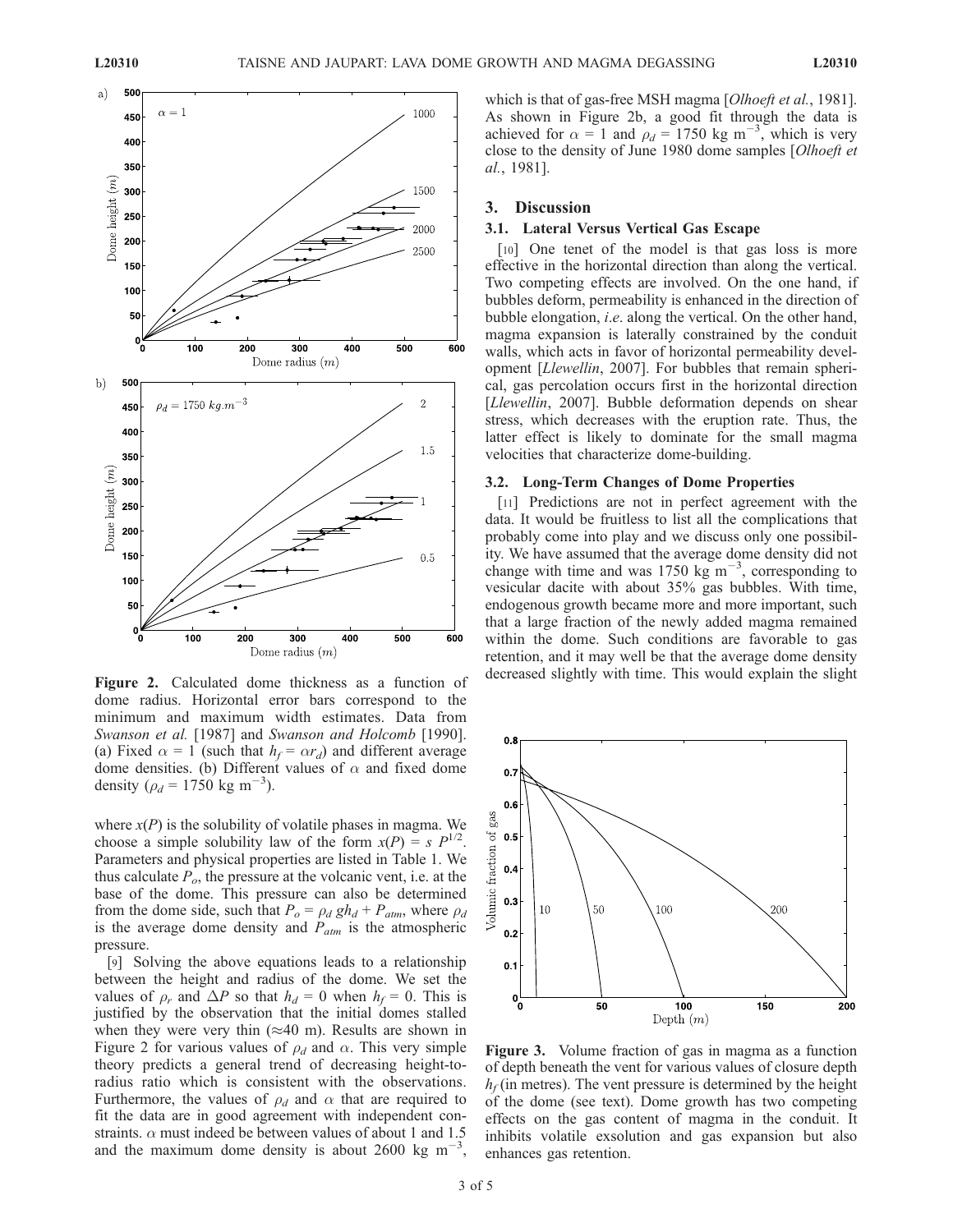

Figure 4. Volume fraction of gas in magma at the vent as a function of dome height for various average density values for the dome (in kg  $m^{-3}$ ). Magma does not lose gas between  $z = 0$  and  $z = h_f$ , due to loading by the dome, as specified in the text. Note that the gas content reaches a maximum for a specific dome height.

offset of the data for early phases when compared to the average predicted trend (Figure 2).

#### 3.3. Mechanism of Intermittent Dome Growth

[12] In our model, dome growth stops when hydrostatic equilibrium conditions are restored. A new episode is triggered by the spreading of the dome, a slow process due to the large magma viscosity and the carapace resistance. From the analysis of Huppert [1982], the time-scale for the spreading of a dome of height h and volume V is  $\tau =$  $\mu V/\rho_d g h^4$ , where  $\mu$  is the effective dome viscosity. Using the best-fit viscosity value of  $10^{11}$  Pa s obtained for the Soufriere de Saint Vincent dome [Huppert et al., 1982] and representative values of 100 m and  $10^7$  m<sup>3</sup> for h and V, this time-scale is about 12 days. At MSH, dome subsidence was observed during each of the 1981–1983 repose periods [Swanson et al., 1987]. For example, it was about 20 m between May 15-21, 1982. Such sagging leads to a magma column that is no longer in hydrostatic equilibrium and hence to magma flow in the conduit. The dome spreads over a larger horizontal distance, and hence the newly ascending magma is prevented from leaking gas over a larger depth extent, allowing a taller magma column above the reservoir.

#### 3.4. Dome Stability

[13] The present model involves two competing effects on the gas content of magma in the conduit: an increase of pressure and enhanced gas retention (Figure 3). The gas content of magma at the vent is shown in Figure 4 as a function of dome height. For small dome heights, it increases due to the suppression of leakage channels and the large variations of solubility that occur at small pressures. This suggests that early domes may not be stable: the gas content increases to large values that allow fragmentation. We note that early MSH domes were indeed destroyed by explosions. The first lava dome, which was built in June  $12 - 19$ , 1980, was partially blown up on July 22 by an

explosive eruption that blasted a crater through its center, indicating that the new magma had fragmented below the vent. Above a certain threshold dome thickness, the gas content at the vent decreases due to the increasing weight of lava and such explosive events are prevented.

#### 4. Conclusion

[14] Effusion of degassed lava requires gas leakage beneath the volcanic vent, and hence permeable conduit walls. Loading by a dome acts to close fractures at shallow depth in the edifice and to enhance gas retention in the magma. Thus, dome growth can in fact promote explosive volcanic conditions. One expects different behaviours between domes that are free to spread laterally over large distances and domes that are constrained within the confines of small craters. Our simple model draws attention to the sensitivity of eruption conditions to processes that are active within a few hundred meters of the eruptive vent. It also shows why dome dimensions must be accounted for by eruption models.

[15] Acknowledgments. We are grateful to IPGP cont. #2431 for financial support. Careful comments and criticisms by Antonio Costa and an anonymous reviewer led to substantial improvements.

#### References

- Anderson, S. W., and J. F. Fink (1989), Hydrogen-isotope evidence for extrusion mechanisms of the Mount St. Helens lava dome, Nature,  $341, 521 - 523$
- Costa, A., O. Melnik, R. S. J. Sparks, and B. Voight (2007), Control of magma flow in dykes on cyclic lava dome extrusion, Geophys. Res. Lett., 34, L02303, doi:10.1029/2006GL027466.
- Diller, K., A. B. Clarke, B. Voight, and A. Neri (2006), Mechanisms of conduit plug formation: Implications for vulcanian explosions, Geophys. Res. Lett., 33, L20302, doi:10.1029/2006GL027391.
- Eichelberger, J. C., C. R. Carrigan, H. R. Westrich, and R. H. Price (1986), Non-explosive silicic volcanism, Nature, 323, 598-602.
- Huppert, H. E. (1982), The propagation of two-dimensional and axisymmetric viscous gravity currents over a rigid horizontal surface, J. Fluid. Mech., 121, 43-58.
- Huppert, H. E., J. B. Shepherd, H. Sigurdsson, and R. S. J. Sparks (1982), On lava dome growth, with application to the 1979 lava extrusion of the Soufriere of St. Vincent, J. Volcanol. Geotherm. Res., 14, 199-222.
- Iverson, R. M. (1990), Lava domes modeled as brittle shells that enclose pressurized magma, with application to Mount St Helens, in Lava Flows and Domes: Emplacement Mechanisms and Hazard Implications, edited by J. H. Fink, pp. 47–69, Springer, New York.
- Jaupart, C., and C. J. Allègre (1991), Gas content, eruption rate and instabilities of eruption regime in silicic volcanoes, Earth Planet. Sci. Lett., 102, 413 – 429.
- Llewellin, E. W. (2007), A numerical model for the development of magma permeability during eruption, Eos Trans. AGU, 88(52), Fall Meet. Suppl., Abstract V11F-04.
- Matthews, S., M. C. Gardeweg, and R. S. J. Sparks (1997), The 1984 to 1996 cyclic activity of Lascar volcano, northern Chile: Cycles of dome growth, dome subsidence, degassing and explosive eruptions, Bull. Volcanol., 59, 72-82
- Melnik, O. E., and R. S. J. Sparks (1999), Nonlinear dynamics of lava dome extrusion, Nature,  $402$ ,  $37 - 41$ .
- Melnik, O., and R. S. J. Sparks (2005), Controls on conduit magma flow dynamics during lava dome building eruptions, J. Geophys. Res., 110, B02209, doi:10.1029/2004JB003183.
- Olhoeft, G. R., R. L. Reynolds, J. D. Friedman, G. R. Johnson, and G. R. Hunt (1981), Physical properties of the June dacite dome, in The 1980 Eruption of Mount St. Helens, Washington, U.S. Geol. Surv. Prof. Pap., 1250, 549 – 556.
- Pinel, V., and C. Jaupart (2000), The effect of edifice load on magma ascent beneath a volcano, Philos. Trans. R. Soc. London, Ser. A, 358, 1515 – 1532.
- Rice, J. R. (1992), Fault stress states, pore pressure distributions, and the weakness of the San Andreas fault, in Fault Mechanics and Transport Properties of Rocks, edited by B. Evans and T. F. Wong, pp. 475–503, Academic, London.